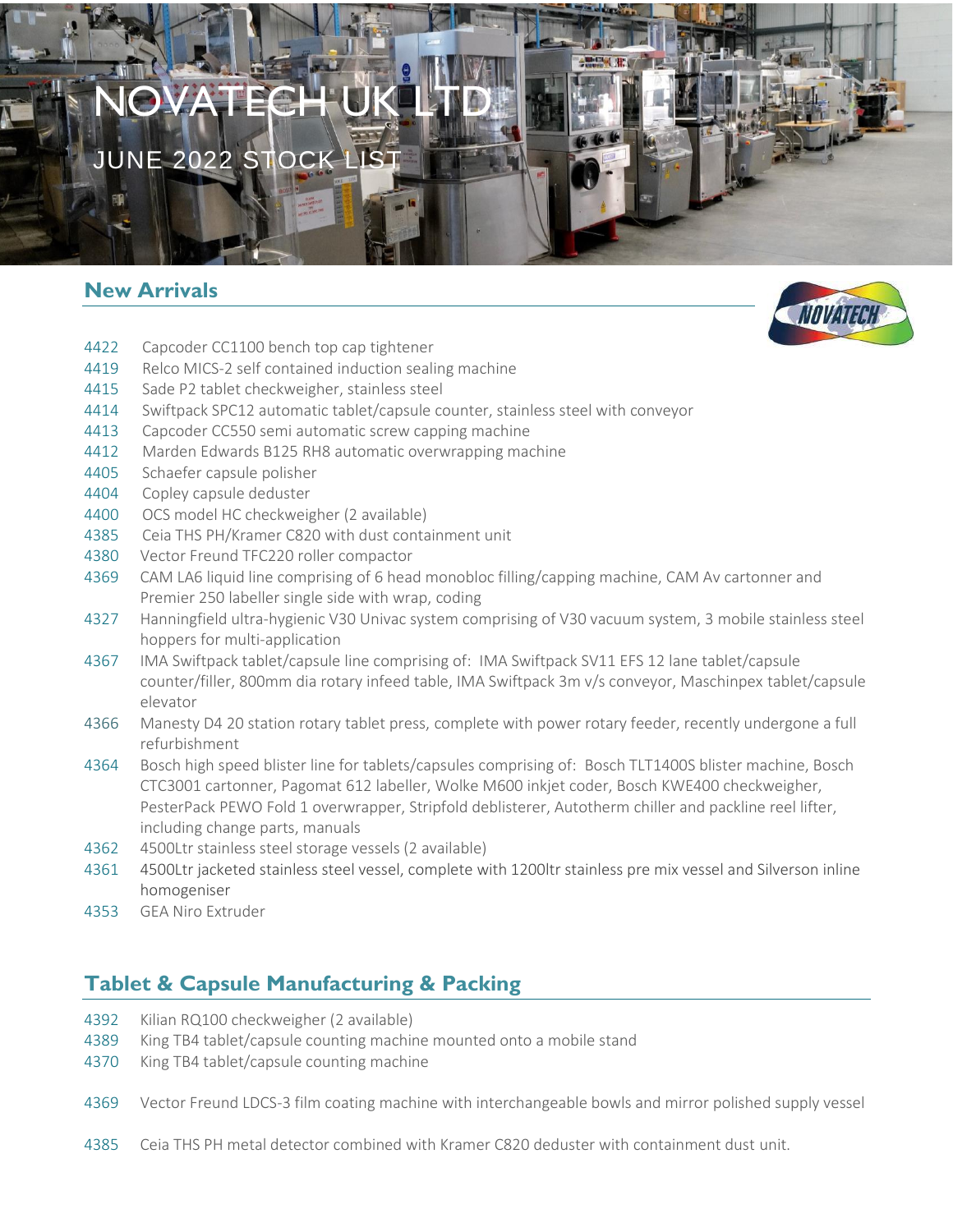JUNE 2022 STOCK LIST

TEL: +44 (0) 191 4920407 [INFO@NOVATECHUK.COM](mailto:INFO@NOVATECHUK.COM) WWW.NOVATECHUK.COM

- 4288 Manesty/Casburt Express 20D tablet press, approx. 120,000 per hour, complete with Ceia THS metal check and Pharma Technologies deduster
- 4294 Killian LX 28 station "B" tablet press, complete with Kraemer C820 deduster and Ceia THS metal check
- 4297 Manesty Unipress 27 station "B" tablet press complete with Ceia THS metal check and Pharma Technologies deduster
- 4300 Killian RX51 51 station "B" tablet press, complete with Kraemer C810 deduster and Ceia THS metal check
- 4303 Killian TX 40 station "B" tablet press, complete with Kraemer C810 deduster and Ceia THS metal check.
- 4309 Manesty Accelacota complete with Flow Tab system
- 4311 Bosch GKF701 capsule filler, Bosch KKE 1700 checkweigher and Ceia THS/PH21N metal detector
- 4305 Bosch GKF800 capsule filler complete with 0,2,and 3 powder and pellet heads, manuals included.
- 4222 Riva Piccola 10 station "B" bench top rotary tablet press.
- 4218 Safeline model PH2 tablet/capsule metal detector in polished finish 316 stainless steel (2 available)
- 4213 Manesty model BB4 double sided rotary tablet press, 35 stations, "B" turret supplied with 2 x Lock MET30's & 2 x Kraemer dedusters
- 4203 King "Dispensa" tablet/capsule check counter in polished stainless steel finish (3 available)
- 4176 Manesty D3B tablet press
- 4174 Manesty Betapress (2 available)
- 4173 Lock MET30+ inline belt metal detector
- 4159 Casburt tablet deduster, all stainless steel, 240v, 1 phase supply
- 4142 Bosch model KKE 2500 capsule checkweigher with an output of upto 150,000 capsules/hr, numerous sets of size change parts.
- 4112 Swiftpack SV2 twin lane tablet counting line, incl. Dico capper/elevator, Omega unscrambler/elevator
- 4068 IMA Swiftpack SPC16 tablet counter, complete with 5m conveyor
- 4016 Swiftlift elevator (2 available)
- 3961 Pharma Technologies model PH4 Pro2LF combined metalcheck and deduster (2 available).
- 3959 Safeline PH2 metalcheck (2 available).
- 3949 Pharma Technologies stand-alone deduster (6 available).
- 3890 MANESTY Rotapress Diamond MK V 55 station turret for Euro-norm "B" type punches and dies.
- 3889 MANESTY Rotapress MK IV 55 station turret for Euro-norm "B" type punches and dies.
- 3887 10kg Lab Development V Cone Blender
- 3886 Manesty F3
- 3883 MANESTY XL 60litre coater
- 3867 Kraemer C810 Deduster & Safeline Metal Detector
- 3863 Swiftlift Elevator
- 3816 Safeline model PH2 metal detector
- 3787 Fantasy IP45 bench top lab scale blister packer, tooling for sizes 00 and 3 capsules
- 3674 Rohrer & Collin Development/Lab scale blister packer with change parts
- 3673 Swiftpack model SPC12 Electronic Automatic Tablet Counter, Full stainless steel
- 3597 King TB4 in polished stainless steel finish, mounted onto stainless steel mobile frame
- 3356 MR DEBLISTER for salvage of rejected capsules from blister packs.
- 3181 KRAEMER C800 uphill type tablet de-duster.
- 3180 KRAEMER C800 uphill type tablet de-duster.
- 3179 KRAEMER C810 uphill type tablet de-duster
- 3172 KRAEMER C810 uphill type tablet de-duster

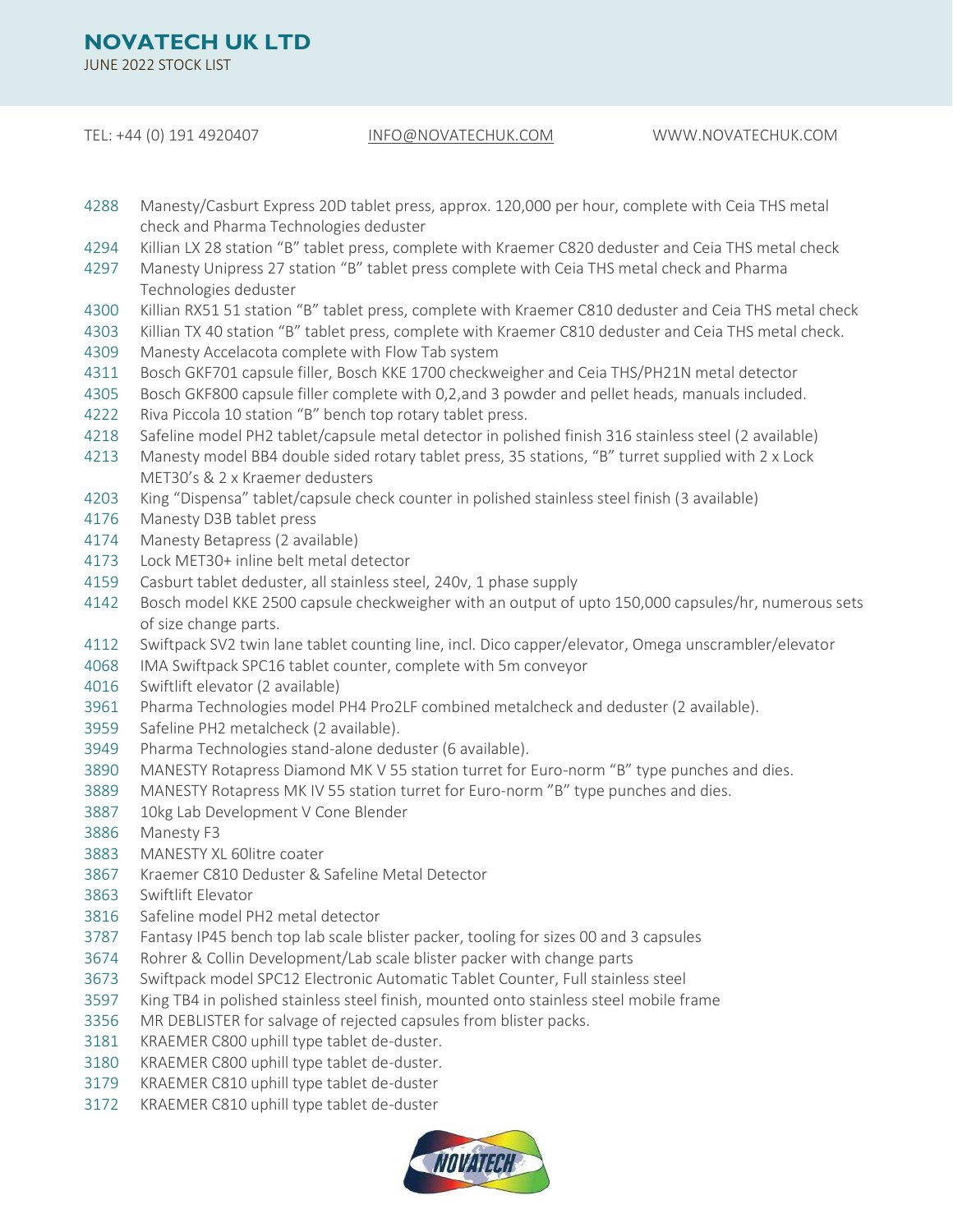JUNE 2022 STOCK LIST

TEL: +44 (0) 191 4920407 [INFO@NOVATECHUK.COM](mailto:INFO@NOVATECHUK.COM) WWW.NOVATECHUK.COM

2342 SAFELINE "Tablex" tablet/capsule metal detector, mirror polished. 75 x 45mm aperture

## **Processing Machinery**

#### FLUID BED DRYERS

- 4146 Vector Freund MFL.01 Lab-Micro development fluid bed system
- 4145 Glatt "UNIGLATT" small scale (product/lab development) fluid bed dryer

### GRANULATORS & MILLS

- 4344 Manesty "Fitzmill" D6 comminuting mill, 2 available
- 4141 Fitzmill model D6A mill, stainless steel
- 3940 Frewitt Coniwitt mill.
- 3808 GLATT model GS100 conemill, polished stainless steel, ex Pharma, excellent condition.
- 3743 FREWITT model GLA-OV laboratory scale granulator, constructed in 316 grade stainless steel
- 3353 FLUID AIR 103 Fluid energy mill
- 3326 J BONALS oscillating granulator model 25 constructed in 316 grade stainless steel with mirror polished surfaces

### MIXERS & BLENDERS

- 4381 Niro Fielder GP1 mixer granulator, supplied with 3ltr and 6ltr bowls, exceptional condition
- 4353 Caleva model 27 spheroniser
- 4349 Hosokawa Bepex L200/50P roller compactor including Frewitt MG1 mill
- 4351 Diosna P 250 high speed mixer/granulator
- 3820 PMS UD100 Universal Drive lab blender
- 3722 COLLETTE "Gral" 90 litre mixer/granulator in mirror polished 316 grade stainless steel
- 3718 AEROMATIC FIELDER model PMA 25 mixer-granulator, stainless steel
- 3717 RAYNERI "Tri-mix TXR 50" 50 litre mixer
- 3705 AEROMATIC FIELDER PMA 65 high speed mixer granulator
- 3411 AEROMATIC FIELDER model PMA 65 mixer-granulator, GMP quality, 316 grade mirror polished stainless steel all surfaces
- 4118 Glatt VG25 mixer/granulator
- 4117 Glatt GCPG35 mixer/granulator
- 4081 Hosokawa LP200/50P compactor with Frewitt MG336 oscillating granulator, touch screen control panel, mounted on s/s frame
- 3719 GLATT model GCPG 3-5 Fluid bed spray coater/granulator, 3 to 5 kg batch size, complete with WURSTER bowl
- 3352 NIRO ATOMISER type CC1 "COMBICOTA" lab scale fluid bed dryer/coater/granulator
- 3275 IKA "DISPAX" type DR3/16 high performance homogeniser, 3 stage head, each with 3 separate rotor/stator sets, 45kw.
- 2760 CALEVA model 15 spheroniser, 316 stainless steel, extended bowl , mobile

## SIEVES & SIFTERS

- 4339 Russell stainless steel 22" vibratory sieves, 3 available
- 4171 Prism Pharma Machinery model PVS30, 30" twin deck stainless steel vibratory sieve
- 4083 Russell Compact sieve
- 4032 Lehmann VSM vibratory 2 deck sieve
- 4029 Azo sifter

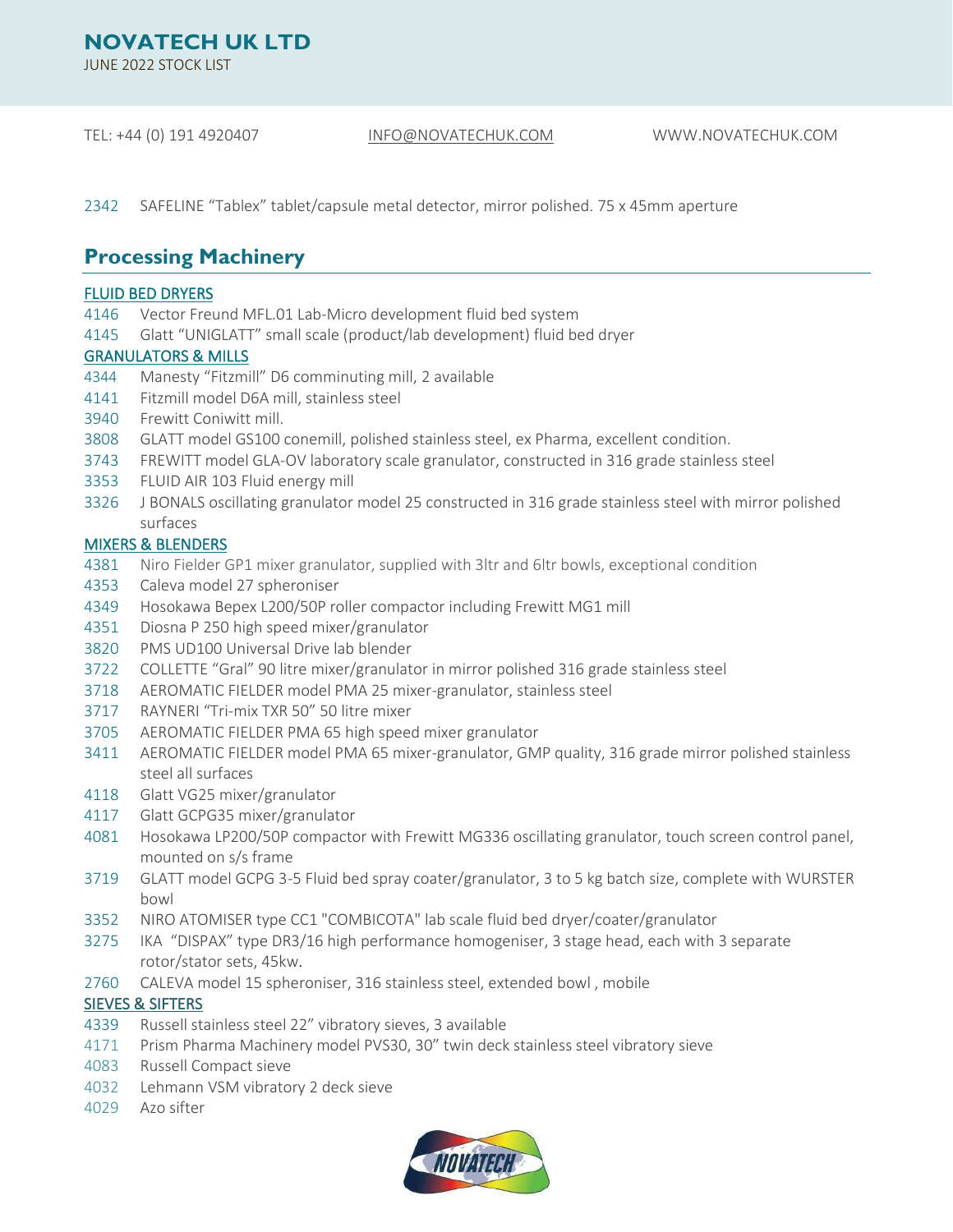JUNE 2022 STOCK LIST

#### TEL: +44 (0) 191 4920407 [INFO@NOVATECHUK.COM](mailto:INFO@NOVATECHUK.COM) WWW.NOVATECHUK.COM

- 3993 Russell Vibrasonic sieve, 36"
- 3748 KEK GARDNER type K300C rotary powder sifter, 316L s/s, New in 2010 and remains UNUSED condition.
- 2986 KEK KEMUTEC rotary sifter in stainless, flameproof drive

#### ANCILLARY EQUIPMENT

- 4132 Dr Schleuniger Autotest 4 tablet testing system
- 3944 Dr Schleuniger WHT AutoTest4 tablet tester (2 available)
- 3730 HOSOKOWA powder testing system
- 3559 ERWEKA DTG 400 4 flask tablet disintegration tester
- 2305 C I ELECTRONICS tablet checkweigher, bench top model in polished stainless. Complete with data printer
- 4391 Sotax HT10-500N hardness tester

## **Process Vessels**

#### 0-500 LITRE VESSELS

- 4125 Berents "Becomix 125" mixing/homogenising vessel, excellent condition, complete with manuals
- 3998 Haagen & Rinau UNIMX SRT15 process vessel, vacuum rated, bottom entry underdriven homogeniser
- 3872 GROEN lab scale process mixing vessel
- 3818 SKERMAN 25 ltr process vessel
- 3805 SOMAKON model MPL1 lab mixer
- 2372 325 ltr STAINLESS SERVICES LTD vessel, 316L. 1 bar + full vac. Limpet coil jacket 6 bar wp. LIGHTNIN mixer 1.5kw Flp
- 2373 325 ltr STAINLESS SERVICES LTD vessel, 316L. 1 bar + full vac. Limpet coil jacket 6 bar wp. LIGHTNIN mixer 1.5kw Flp
- 3625 200 *l*tr Websters process vessel, full vac and jacketed
- 3733 150 ltr, polished internal/external finish, 3 bar + full vacuum, electrically heated jacket, Greaves FGM mixer.
- 2391 143 ltr HAAGEN & RINAU 316 stainless vessel. 3 blade prop mixer. Stainless jacketed. Vacuum rated. Lapped finish.
- 3238 140 ltr mirror polished conical vessel with jacket and top mixer.
- 3051 20 ltr FRYMA model VME 20 lab/product development scale mixer for creams, lotions, gels and viscous products.
- 2966 15 ltr GIUSTI with under driven scraped surface agitator, top entry homogeniser, jacketed, full stainless control panel.
- 3042 12 ltr FRYMA model VME 12C lab/product development scale mixer for creams, lotions, gels, and viscous products.

#### 501- 1000 LITRE VESSELS

- 3870 SKERMAN 1000L contra rotating process vessel
- 3508 900 ltr Giusti process vessel, scraped surface with contra baffle plates, variable speed, jacketed
- 2546 700 ltr SINCLAIR hemispherical mixing vessel, vacuum + 4bar. Variable speed 1.5kw anchor mixer.

#### 1001 LITRE + VESSELS

2954 7729 ltr WEBSTERS vessel with scraped surface contra rotating mixer, full stainless 10.34 bar jacket

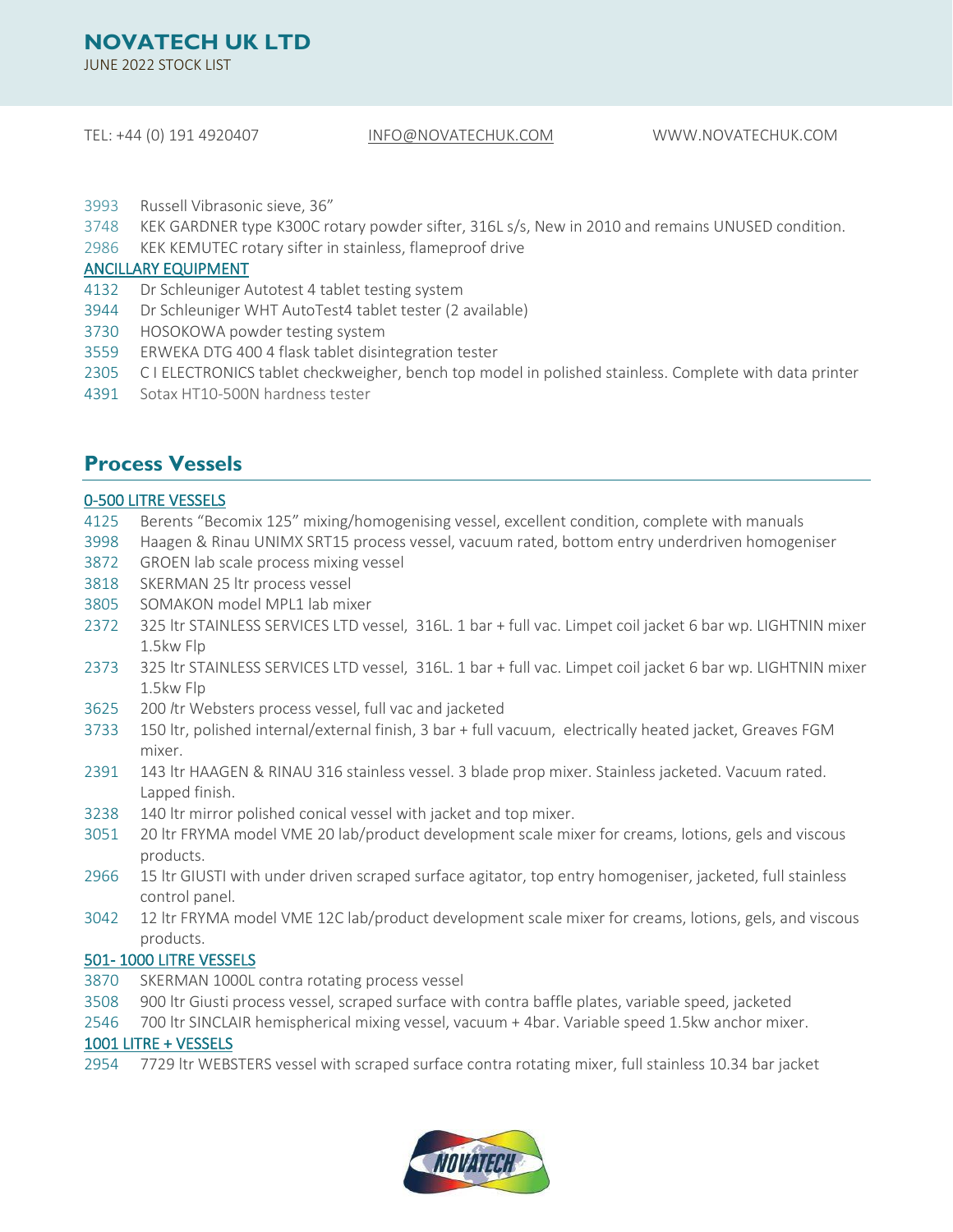JUNE 2022 STOCK LIST

#### TEL: +44 (0) 191 4920407 [INFO@NOVATECHUK.COM](mailto:INFO@NOVATECHUK.COM) WWW.NOVATECHUK.COM

## **Mixing Vessels**

- 4240 2000L scraped wall jacketed mixing vessel
- 4238 Bibby 2500L mixing vessel (2 available)
- 4236 Websters 5000L stainless steel jacketed mixing vessel, Lightnin Series 10 7.5kw, 1450rpm mixer, (2 available)
- 4138 BIBBY 400 ltr mixing vessel, excellent condition
- 4136 10Ltr polished stainless steel mixing vessel, mobile, appears UNUSED
- 4134 20Ltr polished stainless steel mixing vessel, mobile, appears UNUSED (1 available)
- 4075 Stainless steel mixing vessel, gross capacity 1100litres, top mounted 4 blade propeller mixer
- 4074 316 s/s mixing vessel, 1050 litres gross, 2 separate top dish mounted mixers, mobile on castors
- 4061 SRI 250 litre electrically heated mobile vessel
- 4038 Wincanton Engineering stainless steel mixing vessel, 400L (2 available)
- 4037 Sapphire Engineering 455L, ASME V111 classification, s/s construction with mirror polished finish.
- 2347 850 litre 316 stainless pre mix vessel, full stainless jacket, top mounted Silverson homogeniser. Flat top, dished base.
- 2352 700 litre stainless steel vessel with LIGHTNIN top mixer. Mounted onto a stainless steel mobile base.
- 2470 477 litre PERMA SAN polished finish stainless open top vessel with LIGHTNIN VIP25A air driven clamp on mixer fitted.
- 3600 DONSMARK model QMM/I mobile laboratory size mixing system with 3 interchangeable bowls

## **Storage/Mobile/Pans/Pressure Vessels**

- 1794 1150 litre polished 316 receiver, 1000 dia x 1400 plus dished ends. 2.2 bar + FV wp. Lagged, s/s rigid clad, 3 x mtg. brackets.
- 1795 1150 litre polished 316 receiver, 1000 dia x 1400 plus dished ends. 2.2 bar + FV wp. Lagged, s/s rigid clad, 3 x mtg. brackets.
- 1565 260 litre hemispherical stainless pan 700 dia x 800mm deep. Top cover. 20mm dia outlet. 40 psi painted jacket to base.
- 3474 250 litre (approx) jacketed Stainless steel vessel, last used as a fat melt vessel
- 3906 KUGLER mobile pressure vessel, 225 litre, 316 stainless, three zone electrically heated jacket, lagged and clad, 3 available

## **Filling Equipment**

#### LIQUID FILLERS

- 4355 Eurofill twin head gear pump filler with 12ltr/min gear pumps, mounted onto a stainless steel frame
- 4082 Marchesini model ML616 fully automatic monobloc filler/capper.
- 3999 KING 5 head liquid filling machine
- 3873 KEMWALL hot liquid filler for cosmetic products
- 3614 KING 4 head inline liquid filler, piston style pumps, different sizes available
- 3282 M & P single head depositor, pneumatic, stroke adjustable, 10ml up to 2 litre fills.

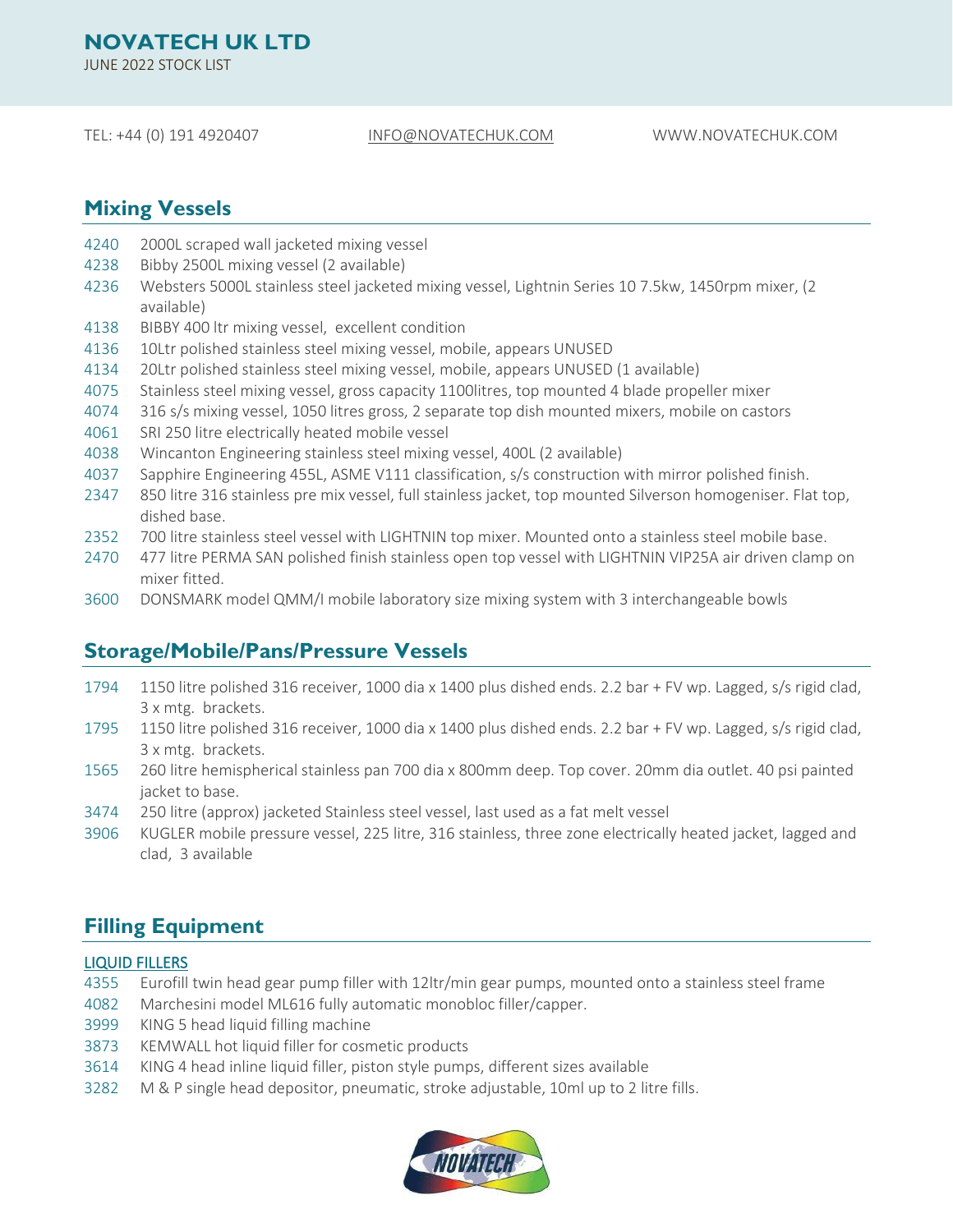JUNE 2022 STOCK LIST

#### TEL: +44 (0) 191 4920407 [INFO@NOVATECHUK.COM](mailto:INFO@NOVATECHUK.COM) WWW.NOVATECHUK.COM

- 3258 ADELPHI type "Centrair" bench top semi auto liquid filler, all stainless, pneumatic, product hopper, rotary valve.
- 3218 ADELPHI "Centrair" bench top filler, all stainless, product hopper, rotary valve, pneumatic operation, on a s/s table.
- 3217 ADELPHI "Centrair" bench top filler, all stainless, product hopper, rotary valve, pneumatic operation, on a stainless steel table

#### TUBE FILLERS

2928 UNIPAC type S90 tube filler, hot jaw sealing system for thermoplastic tubes

#### POWDER FILLERS

- 4358 Allfill S10 twin head stainless steel powder filler complete with Guttridge auger feeder
- 4172 Riggs Autopack auger filling machine
- 4036 PRECI srl model Abaco EW powder filler
- 3978 ALLFILL powder filling machine

#### OTHER FILLERS ( FFS, SACHET, DEPOSITORS, AEROSOL, PASTE/CREAM)

3675 ILAPAK "Alfa400" 4 lane sachet filler, 200/min, 4 side seal

## **Packaging Machinery**

#### LABELLING MACHINES

- 3974 PAGO model 15 E-i labelling machine (3 available)
- 3977 PAGO model Pagomat 3 labelling machine
- 3970 NERI SL400 labeller (2 available).
- 3936 PAGO SYSTEM 214 top labelling machine
- 3934 PAGO SYSTEM 214 top labelling machine
- *3*158 HARLAND "Comet" labelling head with Allen hot foil coder attached

#### CARTONING & CODING MACHINES

- 4090 V2 model V106 automatic cartoning machine, max 100 cycles per min, suitable for small/medium sized products.
- 4062 Jacob White TFS carton closer
- 3377 Domino DDC3 laser coder, all stainless steel construction, as new
- 3376 Domino DDC3 laser coder, all stainless steel construction, as new
- 3762 LINX high speed Laser coder.

#### CAPPING & CLOSING MACHINERY

- 4012 King Isec capping machine
- 4010 King ROPP 8 head capping machine
- 2544 PLASTIK TECHNIC VSM2 bench top semi auto screw capper, all S/S. Torque adjustable. Fully guarded. Looks UNUSED.
- 2131 BWI KP Aerofill bench top pneumatically operated semi auto crimper for atomizer pump sprays (not for Aerosol pumps).

#### SEALING, WRAPPING & SHRINKWRAPPING MACHINERY

- 4177 Uhlmann 3040 Blister Bander
- 4059 Enercon Superseal, model LM5022,1 available
- 3933 KEINER SKINETTA ASK 2000 Overwrapper
- 3277 MULTIVAC bag sealer type A300/16

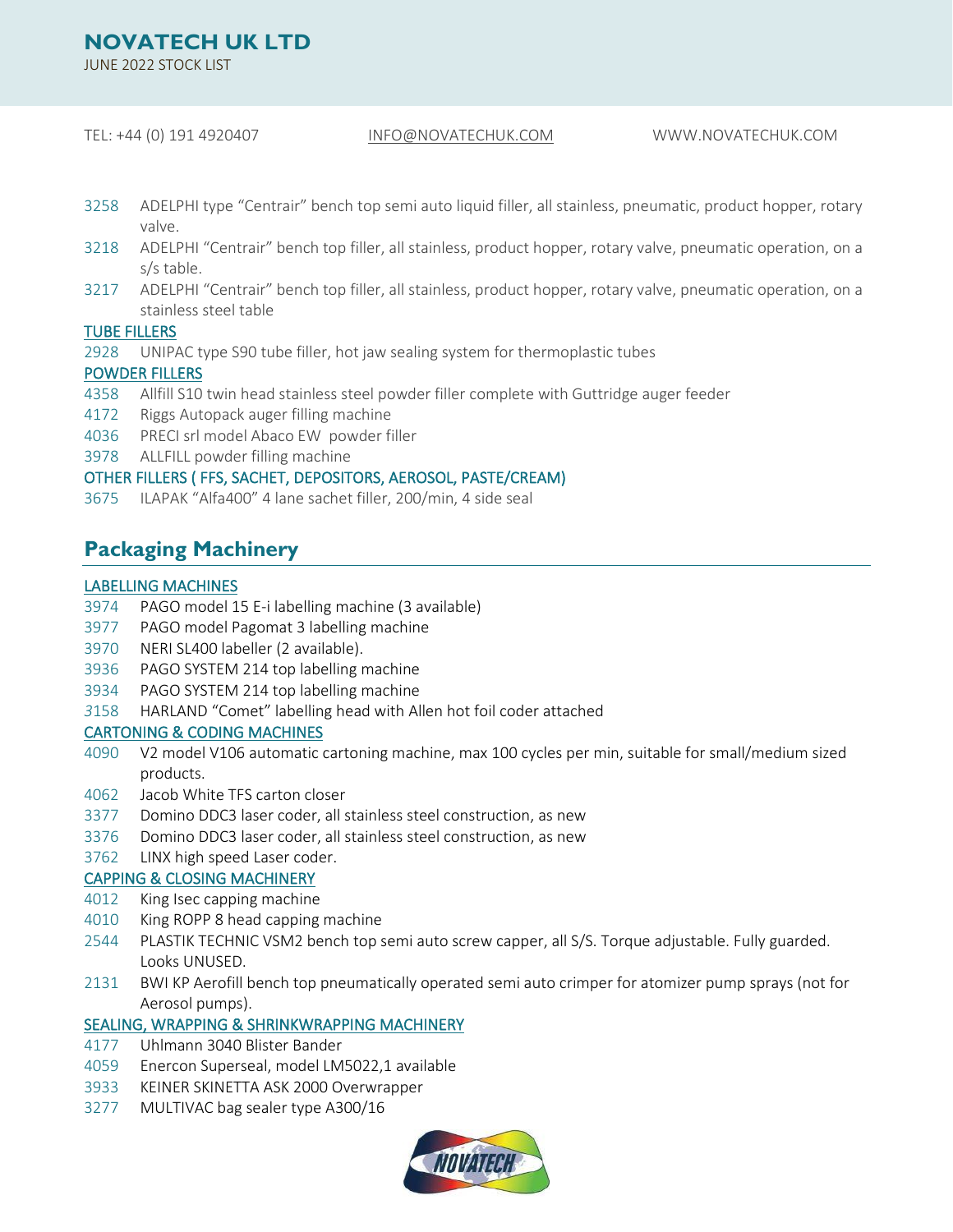JUNE 2022 STOCK LIST

TEL: +44 (0) 191 4920407 [INFO@NOVATECHUK.COM](mailto:INFO@NOVATECHUK.COM) WWW.NOVATECHUK.COM

3215 WRAPS UK L sealer

#### LINE MACHINERY

4052 Garvens VS2 checkweigher

4009 OCS checkweigher

## **Blending Equipment/Mixers**

#### DRY PRODUCT BLENDERS

- 4015 Winkworth GU660 powder blender
- 3891 Stainless steel paddle blade blender for use on liquids or powders. Gross capacity 3026 litres.
- 3683 Apex 45kg stainless steel twin shell "V" powder blender, 400mm dia shells.
- 3027 WARWICK polished S/S cube blender, 33 litres gross capacity, variable speed, batch timer
- 2671 TP ENGINEERING type 755 small scale powder blender, 17mm dia x 375mm long glass Turbula product flask.

#### LIQUID BLENDERS & HOMOGENISERS.

- 4084 Silverson 450L on a mobile trolley
- 4027 Ytron Y2.20 mixer
- 3860 Ytron model ZPS 130 inline homogenizer, appears Unused condition, supplied with manufacturers manual
- 3996 Silverson Verso bench top inline mixer.
- 3994 Silverson L5M
- 3623 IKA Dispax lab scale homogeniser

### **AGITATORS**

- 4058 Premier mixer on a stand
- 3984 Farley Greene mobile tank mixer
- 2935 PREMIER pedestal mixer
- 2584 PREMIER "Pilot" 2400M clamp on mixer. 0.37kw motor. 16mm dia x 465mm long S/S shaft with a 3 blade propellor.

#### CHANGE PAN MIXERS

- 4319 Krypto Peerless change pan mixer, 2 bowls each approx. 75Ltr
- 4315 Hobart model Y1401, 140Ltr stainless steel change pan mixer, bowl size 600mm dia x 600mm deep, 3 phase

#### PLOUGHSHARE MIXERS

## **Pumps**

#### CENTRIFUGAL PUMPS

- 3270 MIDLAND DAIRY type D3 4K, 316 S/S, 50mm RJT connections, 4kw drive. Brand new unused pump, still in packing case.
- 3269 MIDLAND DAIRY type D3 4K, 316 S/S, 50mm RJT connections, 4kw drive. Brand new unused pump, still in packing case.
- 2314 HILGE Hygia Super K I/306 in 316 S/S, 50mm dia ISS connections, 4kw 2900rpm shrouded motor

#### POSITIVE DISPLACEMENT PUMPS

3693 BLACKMER "MOUVEX" C4ICVT rotary positive displacement pump, s/s, 1999

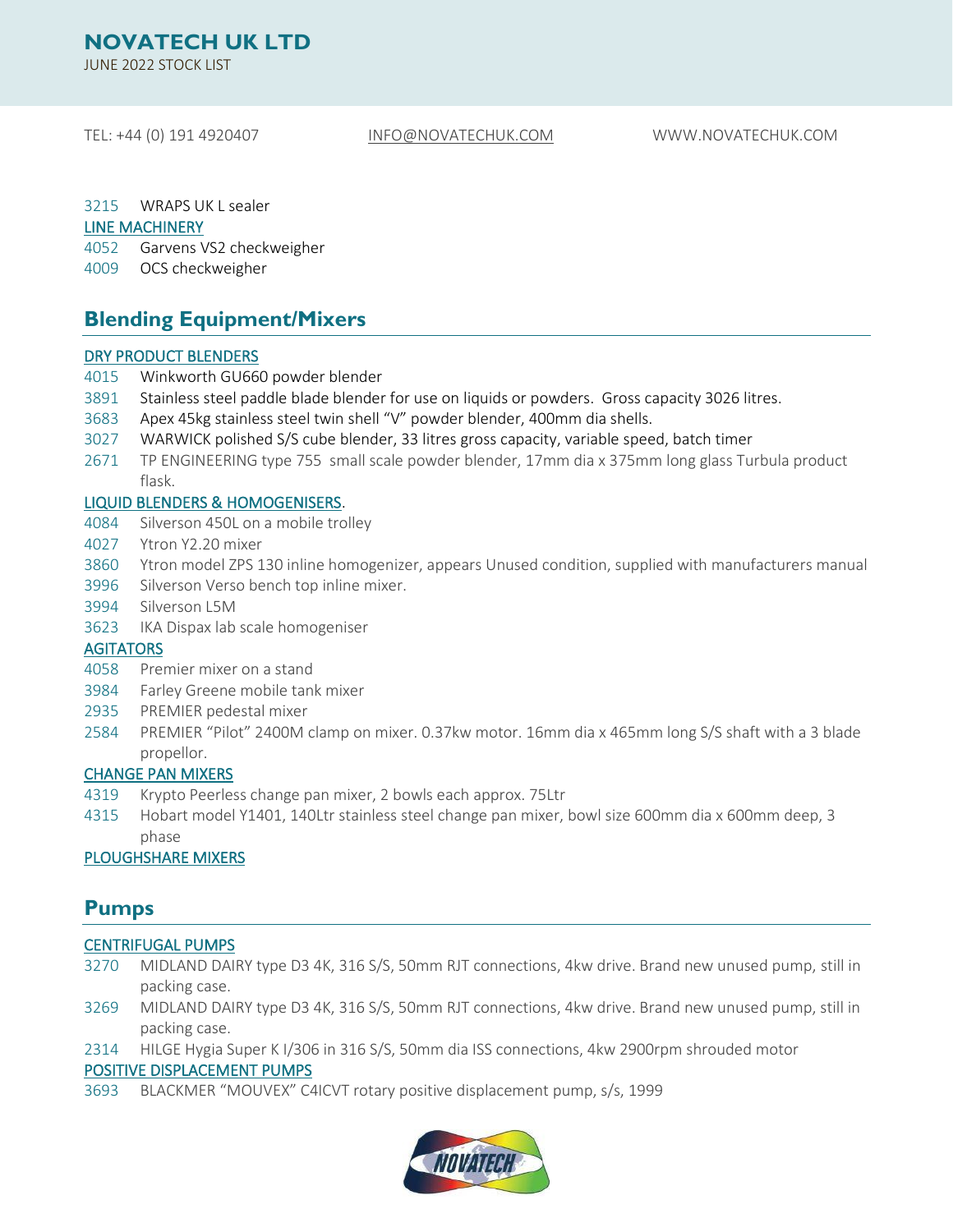JUNE 2022 STOCK LIST

TEL: +44 (0) 191 4920407 [INFO@NOVATECHUK.COM](mailto:INFO@NOVATECHUK.COM) WWW.NOVATECHUK.COM

- 3121 FRISTAM FLK25 S/S claw type pump for high pressure/suction viscous products, 300psi, 65/80mm dia RJT connections.
- FRISTAM FLK25 S/S claw type pump for high pressure/suction viscous products, 300psi, 65/80mm dia RJT connections
- FRISTAM FLK25 S/S claw type pump for high pressure/suction viscous products, 300psi, 65/80mm dia RJT connections
- SSP T2 in 316 stainless, 50mm dia flanged inlet/outlet, 2kw drive + reduction gearbox.
- SSP T2 in 316 stainless, 50mm dia flanged inlet/outlet, 2kw drive + reduction gearbox.
- WAUKESHA size 25 in 316 S/S, 50mm dia ISS connections, 3hp motor + variable speed, S/S baseplate, ex food industry.
- ALFA LAVAL SX2/013/H, 316 S/S, 40mm dia connections, 0.37kw v/ speed 386-1480 rpm, S/S mobile base, UNUSED.
- SSP AP100/BS, 25mm dia connections, 5 bar, 0.5kw drive, 282rpm pump speed.
- SSP AP150/BS in stainless steel, 40mm dia RJT connections, 1.5kw drive, 611rpm pump speed.
- SSP 100ND in stainless, pressure relief valve, 0.75kw drive, 25mm dia inlet/outlet.
- MASO sine pump type SPS 2, 316 grade stainless, 50mm dia inlet/outlet connections,TRICLOVER hygienic fittings
- MONO SJ500 1V Hygienic pump, 50mm dia inlet/discharge, 2hp,stainless, pump speed 200 900 rpm.
- WAUKESHA 060 in stainless, 65mm dia connections, on a S/S baseplate, ex food industry.
- MONO type SH60 D5 stainless pump ex food industry. 50mm dia flanged connections with valves.3kw 1420 rpm 415v.
- SSP rotary lobe pump type 100ND, ISS 1" connections. 1.4kw 415v 1400 rpm motor driving at 3:1 belt & pulley reduction.
- SSP model 75ND. 0.5kw 415v. 30 psi stamped.
- HOWARD type 1KL 2" rotary lobe pump. Stamped 2-600 kg/hr, head 10ft. 1hp motor 415v. Pump speed 210 rpm.
- BLACKMER model 41 H2 internal gear pump. 316 stainless. 40mm flanged connections. Direct 920 rpm 0.75kw FLP motor.
- SSP 130ND in S/S, 40mm dia ISS connections, 3hp belt & pulley drive.
- SSP rotary lobe pump type AP100 CS8T, stamped 5 bar, 70°C, S/S mobile trolley, variable speed drive, 0.75 kw 3 phase

#### DOUBLE DIAPHRAGM PUMPS

- Aro 1" Alu double diaphragm pump (4 available)
- FLOTRONIC all stainless double diaphragm pump, 25mm inlet/outlet hygienic, connection ports, "one nut" easy strip.
- DELLMECO DM40/315/ptt in solid white Polypropylene, Teflon wetted parts,40mm dia connections.
- SSP Aluminium double diaphragm pump,30mm dia inlet/outlet connections.
- SANDPIPER CSP 14 hygienic double diaphragm pump, 50mm connections.
- DEPA DL40 in 316 stainless steel, 50mm dia RJT inlet/outlet connections.
- SANDPIPER CSP 14 hygienic double diaphragm pump, 50mm connections
- ALMATEC model AD 20 STT-E double diaphragm pump in 316 stainless. Teflon internal parts. 200mm dia threaded ports.
- SANDPIPER model SB1 A stainless steel double diaphragm pump, 40mm dia screwed connections.
- ITT MARLOW stainless steel 1" double diaphragm pump.